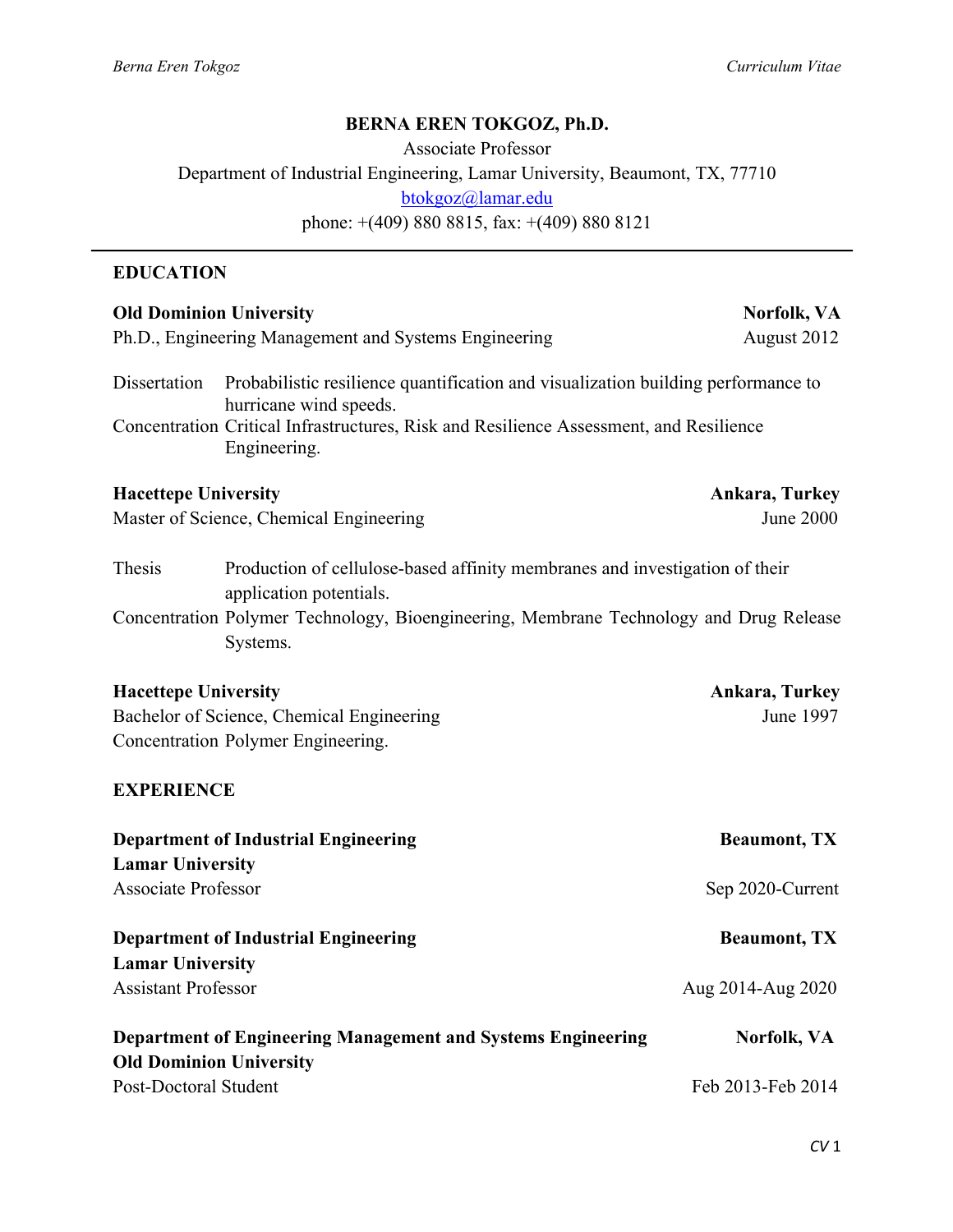| Department of Engineering Management and Systems Engineering | Norfolk, VA          |  |
|--------------------------------------------------------------|----------------------|--|
| <b>Old Dominion University</b>                               |                      |  |
| Graduate Research Assistant                                  | Jan 2006-Aug 2012    |  |
| <b>Department of Chemical Engineering</b>                    | Ankara, Turkey       |  |
| <b>Hacettepe University</b>                                  |                      |  |
| <b>Graduate Research Assistant</b>                           | Nov 1997-June 2000   |  |
| <b>Polisan Chemical Industries, Inc.</b>                     | <b>Gebze, Turkey</b> |  |
| Intern                                                       | July 1996-Sep 1996   |  |

**Research areas:** Engineering Management, Resilience Engineering, Risk Analysis, Critical Infrastructures, Port Engineering Management, Port Scheduling Optimization, Engineering Education.

#### **RESEARCH ACTIVITIES**

#### **PUBLICATIONS**

#### **Books**

Fundamentals of Lean Manufacturing, by Don Phillps and **Berna Eren Tokgoz**, Virtualbookworm.com Publishing, ISBN-10: 1951985710, ISBN-13: 978- 1951985714.

#### **Journal Publications**

- 1. M. Burak Cankaya, **Berna Eren Tokgoz**, Ali Dag, and KC Santosh. "Automated Chemical Tanker Cleaning Activity Prediction at the Port Using Geo-Spatial Data", *Journal of Modelling in Management*, **2021**. https://doi.org/10.1108/JM2-12-2019-0284.
- 2. Jianyuan Ni, **Berna Eren Tokgoz**, Fei Gao, and Yueqing Li. "Practical Risk Assessment Tool for the Frequently Transported Chemicals at the Gulf of Mexico Ports", *Int. J. of Critical Infrastructures,* 16(4) **2020**. doi: 10.1504/IJCIS.2020.112043.
- 3. Md Morshedul Alam, Zanbo Zhu, **Berna Eren Tokgoz**, Jing Zhang, and Seokyon Hwang. "Automatic Assessment and Prediction the Resilience of Utility Poles Using UAV and Computer-Vision Techniques" *International Journal of Disaster Risk Science*  11(1) **2020**. doi:10.1007/s13753-020-00254-1.
- 4. Ayberk Karakavuz, **Berna Eren Tokgoz**, Victor Zaloom, and Alberto Marquez. "Risk Assessment of Commonly Transported Chemicals in the Port of Houston", *Int. J. of Critical Infrastructures* 16(1) **2020**. doi: 10.1504/IJCIS.2020.10024083.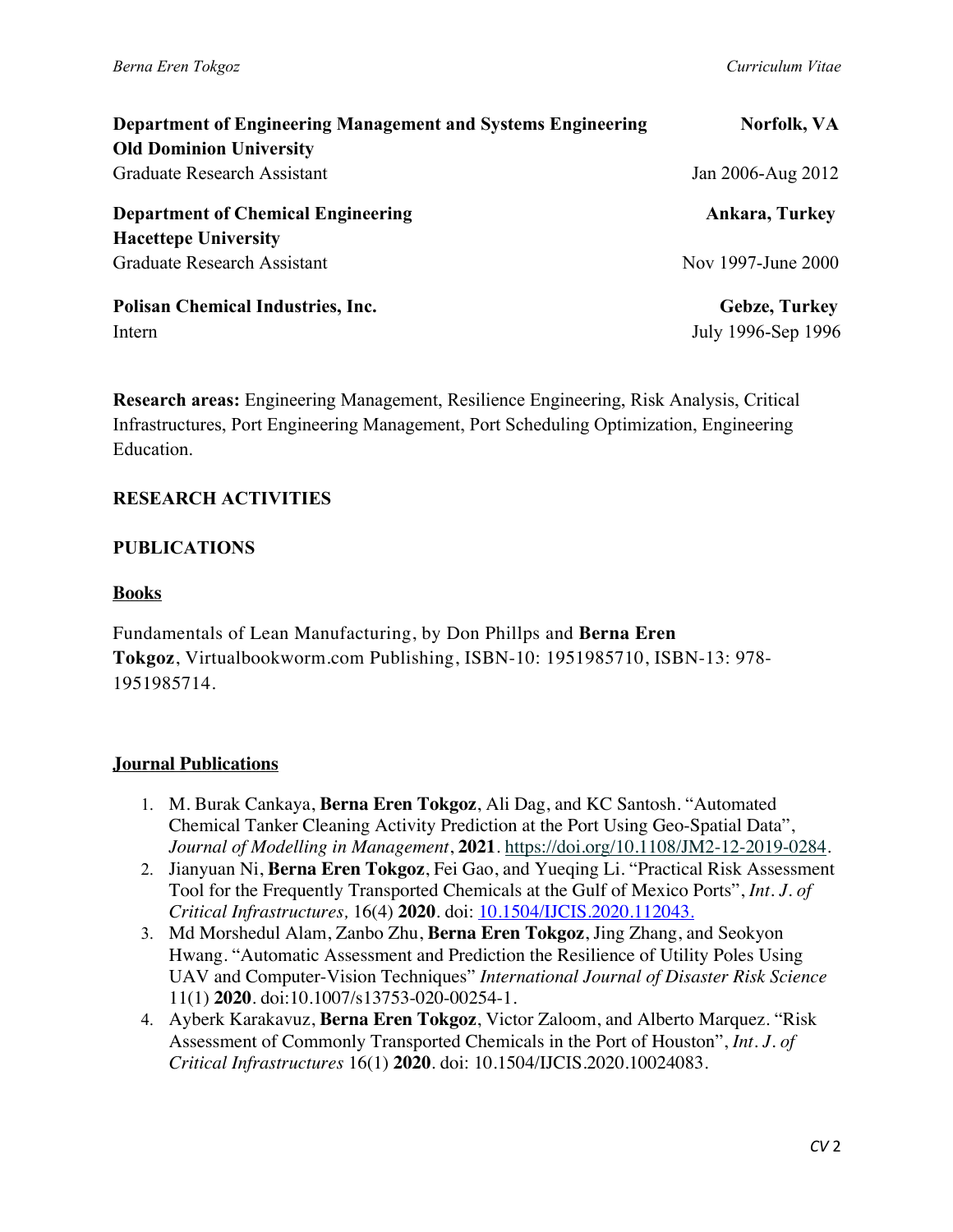- 5. M. Burak Cankaya, Ezra Wari, and **Berna Eren Tokgoz**. "A Chemical Tanker Scheduling Problem: Port of Houston Case Study", *Int. J. of Planning and Scheduling*  3(1) **2019**.
- 6. Md Morshedul Alam, **Berna Eren Tokgoz**, and Seokyon Hwang. "Framework for Measuring the Resilience of Utility Poles of an Electric Power Distribution Network*", International Journal of Disaster Risk Science,* 10(2) **2019.** doi: 10.1007/s13753-019- 0219-8.
- 7. Burak Cankaya, Ezra Wari, and **Berna Eren Tokgoz. "**A Practical Approach to Chemical Tanker Scheduling in a Port: A Case Study", *Maritime Economics & Logistics* 21(1-3) **2019**. doi:10.1057/s41278-019-00122-w.
- 8. **Berna Eren Tokgoz,** Mahdi Safa, and Seokyon Hwang. "Resilience Assessment of Power Distribution Systems" *International Journal of Civil, Environmental, Structural, Construction, and Architectural Engineering*, Vol.11 (6), p. 802-807, 2017.
- 9. **Berna Eren Tokgoz** and Adrian V. Gheorghe. "Probabilistic Resilience for Building Systems Exposed to Natural Disasters", *J. of Critical Infrastructures. Vol*. 10, 3(4), p.375-397, 2014.
- 10. **Berna Eren Tokgoz** and Adrian V. Gheorghe. "Resilience Quantification and Its Application to a Residential Building Subject to Hurricane Winds", Int. *J. Disaster Risk Sci*. Vol. 4(3), September 2013.
- 11. **Berna Eren Tokgoz** and Adrian V. Gheorghe. "Resilience: An Emergent Characterization of Complex Interdependent Critical Infrastructures", *European Journal of Critical Services and Infrastructure Protection*, October 2013.

### **Conference Proceedings**

- 1. Robert Kelley Bradley, James C Curry, Victor Zaloom, Brian Craig, **Berna Eren Tokgoz**, Alberto Marquez, Yueqing Li, Maryam Hamidi, Weihang Zhu, Xinyu Liu, and Acyut Kaneria. "Results of the First Six Years of a 2+2 Online BS Industrial Engineering Degree Pathway" *Proc. of American Society for Engineering Education Virtual Annual Conference,* July 2021.
- 2. Ruobing Zhao, Yi Liu, Yueqing Li, and Berna Eren Tokgoz. "An Investigation of Resilience in Human Driving and Automatic Driving in Freight Transportation System" *Proc. of Industrial and Systems Engineering Research Virtual Conference,* May 2021.
- 3. Premkumar Ravishankar, X. Zhang., S. Hwang, J. Zhang, and **Berna Eren Tokgoz**. "Detecting Defects of Railway Tracks by Using Computer Vision Methodology" *Proc. of Industrial and Systems Engineering Research Virtual Conference,* May 2021.
- 4. Nader Madkour and **Berna Eren Tokgoz**. "Predicting Non-Emergency 311 Calls for an Effective Resource Allocation After a Disaster" *Proc. of Industrial and Systems Engineering Research Virtual Conference,* October 2020.
- 5. Emily Ingram, Ozge Gunaydin-Sen, **Berna Eren Tokgoz**, Ashikur Rahman Abid, Md Morshedul Alam, and Mamta Singh. "Effects of Entry-Level Chemistry Courses in STEM Majors" *Proc. of Industrial and Systems Engineering Research Virtual Conference,* October 2020.
- 6. Md Morshedul Alam, **Berna Eren Tokgoz**, Zanbo Zhu, Jing Zhang, and Seokyon Hwang. "Resilience Enhancements of Power Distribution Lines Using Computer Vision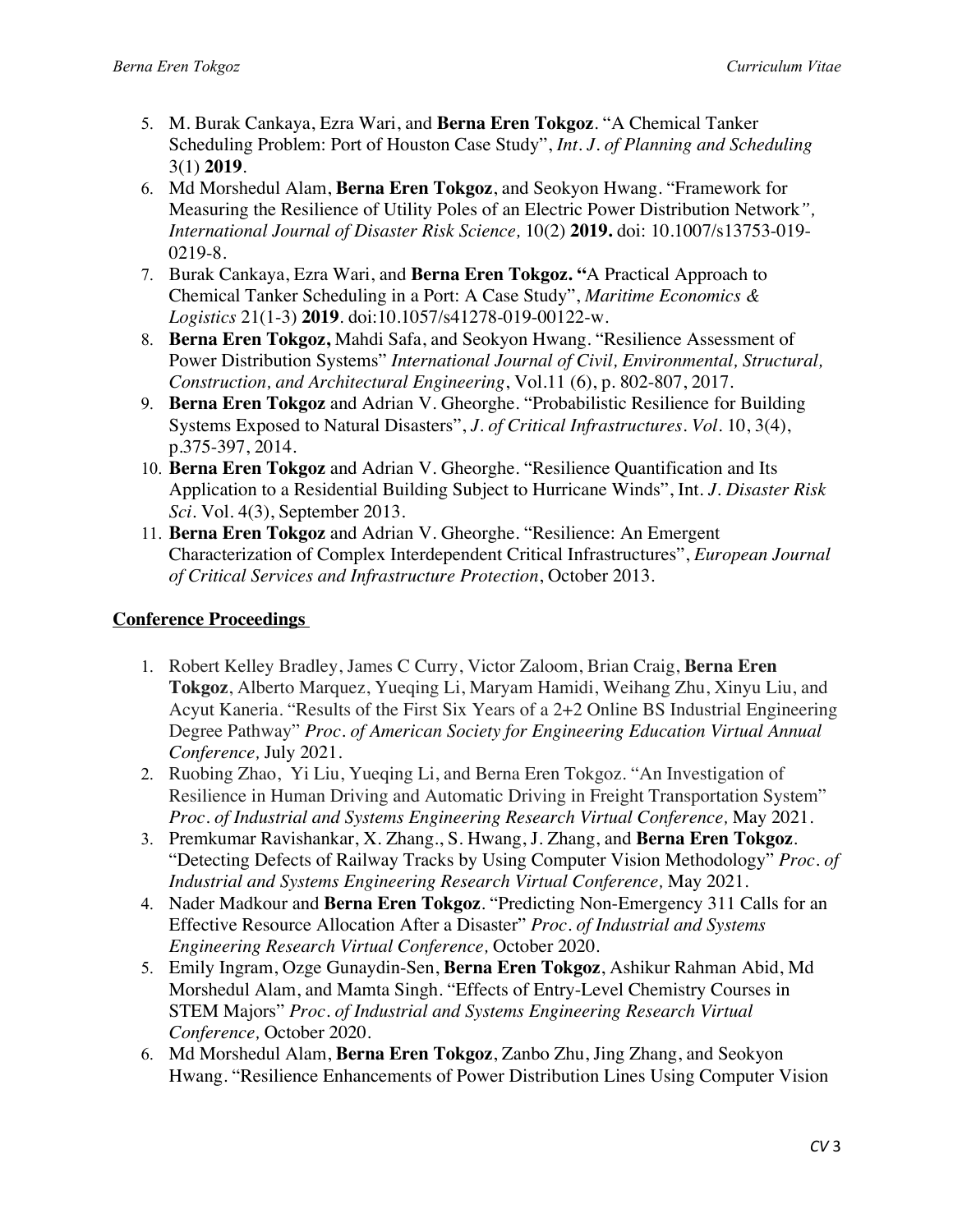Technology" *Proc. of Industrial and Systems Engineering Research Conference, Orlando, FL, USA,* May 2019.

- 7. Zanbo Zhu, Md Morshedul Alam, **Berna Eren Tokgoz,** Seokyon Hwang, and Jing Zhang. "Monitoring Utility Pole Health Conditions Using UAV and Deep Learning" *Proc. of Industrial and Systems Engineering Research Conference, Orlando, FL, USA,* May 2019.
- 8. Md Morshedul Alam, **Berna Eren Tokgoz**, Ozge Gunaydin-Sen, and Mamta Singh. "The Importance of Success in General Chemistry for STEM Majors" *Proc. of Industrial and Systems Engineering Research Conference, Orlando, FL, USA,* May 2019.
- 9. Ayberk Karakavuz, **Berna Eren Tokgoz**, and M. Burak Cankaya. "Risk Assessment of Commonly Transported Chemicals in Ports" Proc. of Industrial and Systems Engineering Research Conference, Orlando, FL, May 2018.
- 10. Md Morshedul Alam, **Berna Eren Tokgoz,** Mahdi Safa, and Seokyon Hwang. "Evaluation of Effects of Wind Speed on Resilience of Electric Poles" *Proc. of Industrial and Systems Engineering Research Conference, Orlando, FL, USA,* May 2018.
- 11. Md Morshedul Alam, **Berna Eren Tokgoz**, Ozge Gunaydin-Sen, and Mamta Singh. "Survey Study on the Retention Rate for Undergraduate Students in STEM" *Proc. of Industrial and Systems Engineering Research Conference, Orlando, FL, USA,* May 2018.
- 12. Mahdi Safa, Seokyon Hwang**,** and **Berna Eren Tokgoz.** "Improving Disaster Resilience of Power Distribution Network Using Photogrammetry Technology" *Proc. of Canadian Society for Civil Engineering Annual Conference in Leadership in Sustainable Infrastructure*, Vancouver, CA, June 2017.
- 13. **Berna Eren Tokgoz,** Mahdi Safa, and Seokyon Hwang. "Resilience Assessment of Power Distribution Systems" *Proc. of* 19<sup>th</sup> *Conference on Critical Infrastructure Systems Engineering*, San Francisco, CA, June 2017.
- 14. **Berna Eren Tokgoz,** Seokyon Hwang, and Mahdi Safa. "An Innovative Approach to Increasing Power Distribution Network Resilience" *Proc. of International Conference on Maintenance and Rehabilitation of Constructed Infrastructure Facilities*, South Korea, July 2017.

# **Referred Conference Presentations**

- 1. Premkumar Ravishankar, S. Hwang, J. Zhang, and **Berna Eren-Tokgoz**. "Increasing the oil and gas pipeline resiliency using drones and image processing algorithm" *Industrial and Systems Engineering Research Virtual Conference,* May 2021.
- 2. Premkumar Ravishankar, Xuling Zhang, Seokyon Hwang, Jing Zhang, **Berna Eren Tokgoz**. "Detecting Defects of Railway Tracks by Using Computer Vision Methodology" 8th Annual Texas STEM Conference, November 2020.
- 3. Nader Madkour and **Berna Eren Tokgoz**. "Towards an Effective Resource Allocation by Using Non-Emergency Requests" 8th Annual Texas STEM Conference, November 2020.
- 4. Oluseye Fafiolu, **Berna Eren Tokgoz**, Jaeyoung Cho. "Reliability Prediction Model for Rail Track Geometry" 7th Annual Texas STEM Conference, November 2019.
- 5. Ashikur Rahman Abid, **Berna Eren Tokgoz**, Seokyon Hwang, and Jing Zhang. "Evaluation of Condition of Utility Poles of Electric Power Distribution Networks for Natural Disasters", 7th Annual Texas STEM Conference, November 2019.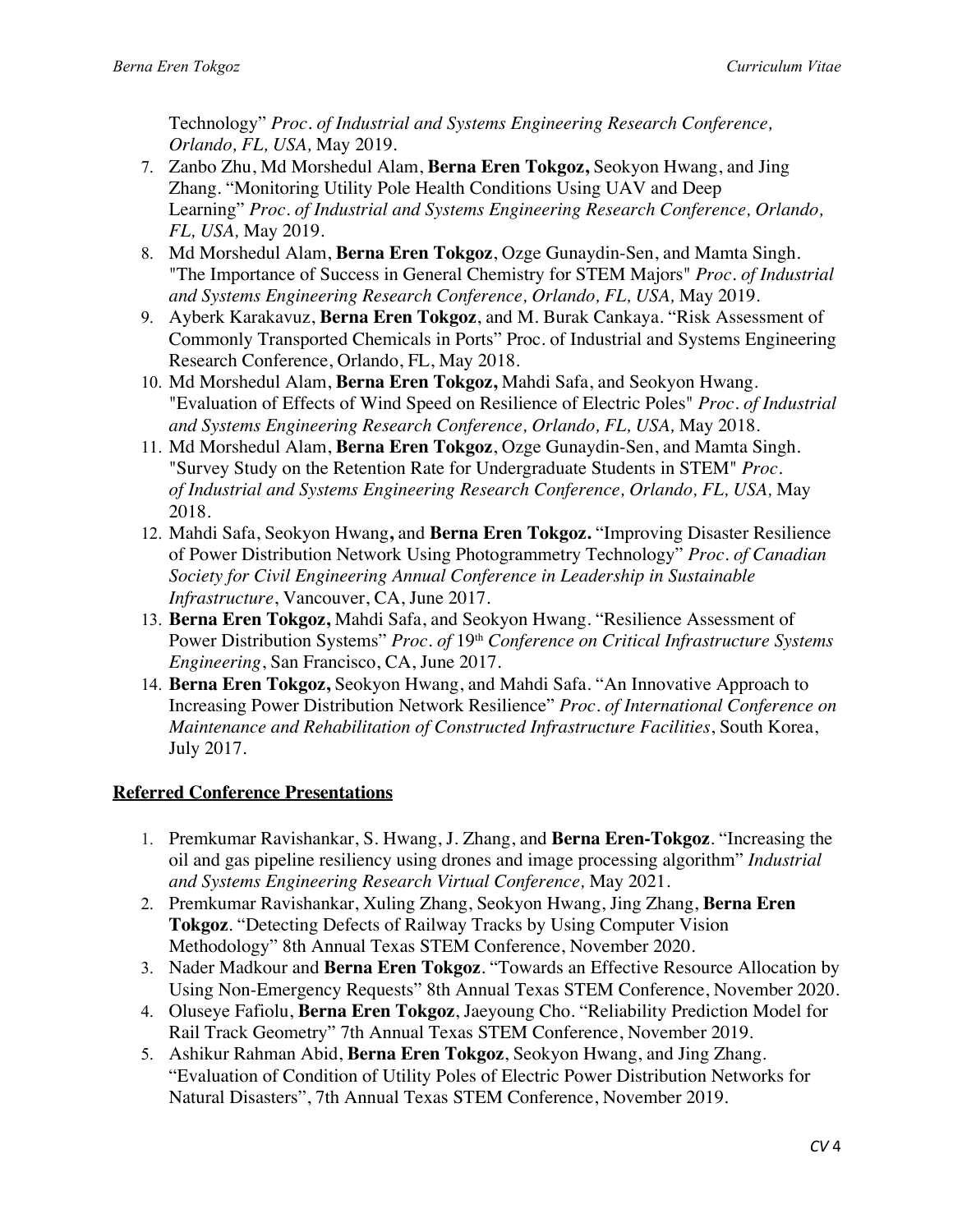- 6. Nader Madkour and **Berna Eren Tokgoz**. "Analysis of Non-Emergency Calls for Efficient Resource Allocation in Houston, TX", 7th Annual Texas STEM Conference, November 2019.
- 7. Dikshant Singh, **Berna Eren Tokgoz**, and Cagatay Tokgoz. "Risk Evaluation of Frequently Transported Chemicals in Ports of Gulf Region", 6th Annual Undergraduate Research & Creativity Expo, April 2019 (oral, local), 2nd Place in oral presentation.
- 8. **Berna Eren Tokgoz,** Dikshant Singh, and Fei Gao. "Risk Prioritization of Chemicals at Gulf of Mexico Ports" *Industrial and Systems Engineering Research Conference, Orlando, FL, USA, May 2019.*
- 9. Jianyuan Ni, Ruobing Zhao, Jing Zhang, **Berna Eren Tokgoz**, Seokyon Hwang. "Using Unmanned Aerial Vehicle with Deep Learning Neural Network to Monitor the Health Conditions of Utility Poles", CICE Innovation Showcase, October 2019.
- 10. Zeina Bousaid, Alberto Marquez, and **Berna Eren Tokgoz.** "Determining Inventories of Medical Supplies During Disaster Response Operations" *Industrial and Systems Engineering Research Conference, Orlando, FL, USA, May 2018.*
- 11. Md Morshedul Alam, **Berna Eren Tokgoz**, and Seokyon Hwang. "Optimal Resource Allocation to Enhance Utility Pole Resilience to Natural Disasters" 6th Annual Texas Stem Conference, Beaumont, TX, November 2018.
- 12. Dikshant Singh, **Berna Eren Tokgoz**, and Cagatay Tokgoz. "Public and Environmental Risk Identification of Commonly Transported Chemicals at Ports in Gulf of Mexico" 6th Annual Texas Stem Conference, Beaumont, TX, November 2018. 2nd Place in oral presentation.
- 13. Burak Cankaya, Ezra Wari, and **Berna Eren Tokgoz. "**Pilot and Chemical Tanker Scheduling Problem in a Port" *INFORMS Annual Meeting*, Houston, TX, October 2017.
- 14. Jaeyoung Cho, Maryam Hamidi, and **Berna Eren Tokgoz**. "Utilization of Unmanned Aerial Vehicles in Port Operations" *INFORMS Annual Meeting*, Houston, TX, October 2017.
- 15. Md Morshedul Alam, Mahdi Safa, Seokyon Hwang, and **Berna Eren Tokgoz**. "Damage Prediction Methodology for Electric Poles Exposed to Hurricane Winds" *5th Annual Texas Stem Conference*, Beaumont, TX, October 2017. 2nd Place in oral presentation.
- 16. Ayberk Karakavuz and **Berna Eren Tokgoz**. "Risk Assessment of Commonly Transported Chemicals in Ports" *5th Annual Texas Stem Conference*, Beaumont, TX, October 2017.
- 17. Ayberk Karakavuz, Jaeyoung Cho, Maryam Hamidi, and **Berna Eren Tokgoz**. "Risk Assessment of UAV-Aided Port Operations" *Texas Hurricane Conference, University of Houston*, Houston, TX, August 2017.
- 18. Md Morshedul Alam, Mahdi Safa, Seokyon Hwang, and **Berna Eren Tokgoz**, "Resilience Metric Determination for the Electric Distribution Poles" *Texas Hurricane Conference, University of Houston*, Houston, TX, August 2017.
- 19. Burak Cankaya and **Berna Eren Tokgoz.** "A Comparative Study on Chemical Tanker Scheduling" *Industrial and Systems Engineering Annual Research Conference and Expo*, Pittsburg, PA, May 2017.
- 20. Burak Cankaya and **Berna Eren Tokgoz.** "Understanding Moving Object Patterns with Machine Learning Methods" *Industrial and Systems Engineering Annual Research Conference and Expo*, Pittsburg, PA, May 2017.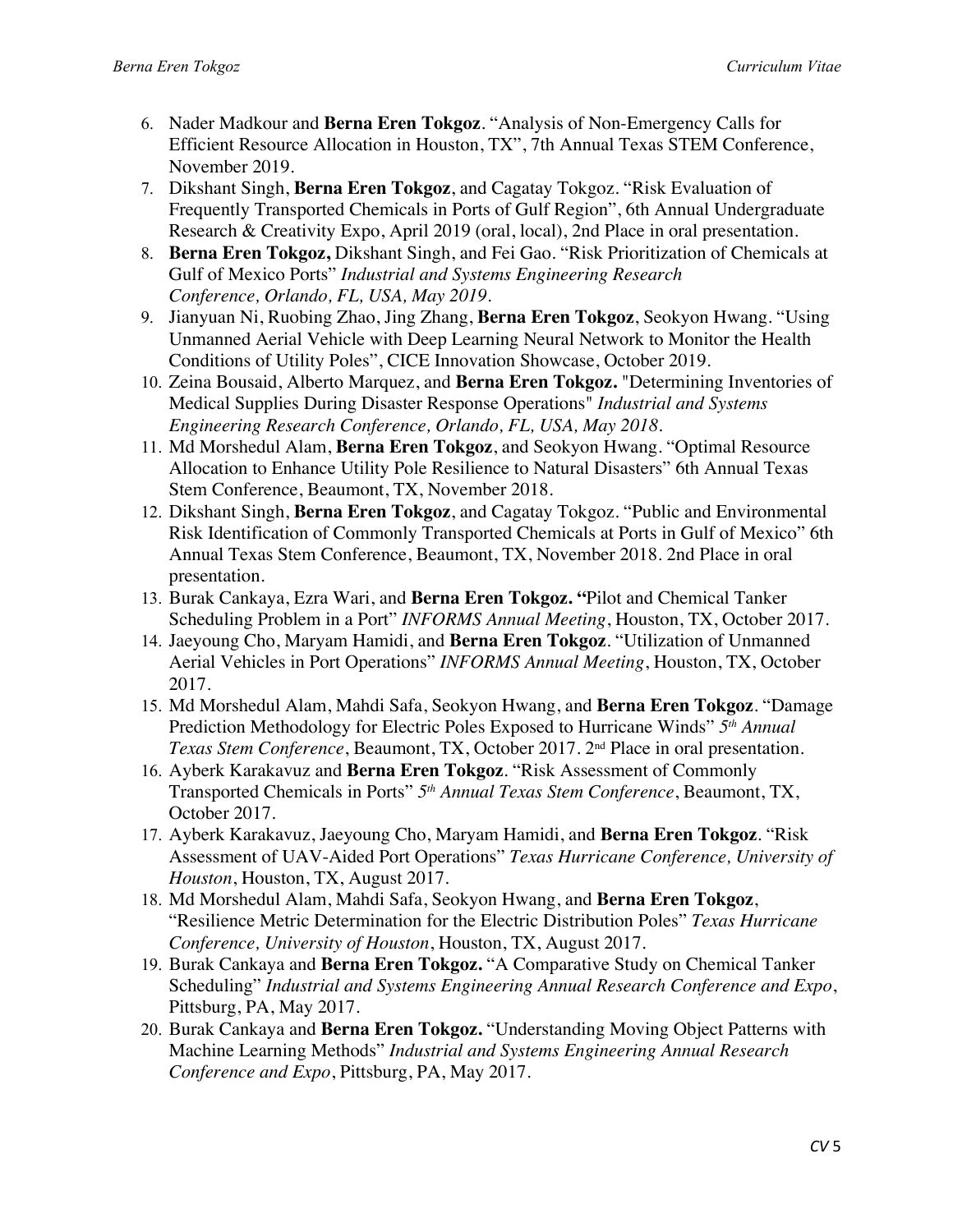- 21. Maryam Hamidi, **Berna Eren Tokgoz**, Alberto Marquez, and Brian Craig. "A Framework for Port Warehouse Space Assignment Problem" Industrial and Systems Engineering Annual Research Conference and Expo, Pittsburg, PA, May 2017.
- 22. Burak Cankaya and **Berna Eren Tokgoz.** "Understanding Vehicle Movement Patterns with Machine Learning Algorithms" *INFORMS Annual Conference*, Nashville, TN, USA, November 2016.
- 23. Burak Cankaya and **Berna Eren Tokgoz**. "Understanding Vehicle Movement Patterns with Artificial Neural Networks" *INFORMS Annual Conference*, Nashville, TN, USA, November 2016.
- 24. Burak Cankaya and **Berna Eren Tokgoz**. "Waste Reduction in Port Management Activities with Six Sigma" *Industrial and Systems Engineering Lean and Six Sigma Conference*, San Antonio, TX, USA, September 2016.
- 25. Burak Cankaya and **Berna Eren Tokgoz**. "Vessel Traffic Optimization with Machine Learning using Geospatial Data" *Mission Critical Big Data Analytics Workshop*, Prairie View A&M University, May 2016. 2nd place in a student poster presentation.
- 26. **Berna Eren Tokgoz** and M. Burak Cankaya. "Systems Design Approach to Port Operations" *Industrial and Systems Engineering Annual Research Conference and Expo*, Anaheim, CA, USA, May 2016.
- 27. Burak Cankaya and **Berna Eren Tokgoz**. "Sustainable Planning of the HAZMAT Evacuation Logistics Process" *Industrial and Systems Engineering Annual Research Conference and Expo*, Anaheim, CA, USA, May 2016.
- 28. Burak Cankaya and **Berna Eren Tokgoz**. "A Novel Decision Support Methodology for Port Logistics" *Industrial and Systems Engineering Annual Research Conference and Expo*, Anaheim, CA, USA, May 2016.
- 29. Burak Cankaya and **Berna Eren Tokgoz**. "Optimization of Scheduling for Terminals and their Economic Impacts" *Industrial and Systems Engineering Annual Research Conference and Expo*, Anaheim, CA, USA, May 2016.
- 30. **Berna Eren Tokgoz** and Adrian V. Gheorghe. "Implementation of Quantification of Resilience to Essential Facilities" *Institute of Industrial Engineering Annual Conference*, Nashville, TN, USA, June 2015.
- 31. **Berna Eren Tokgoz** and Adrian V. Gheorghe. "Efforts to Quantify Resilience Against Hurricane Wind Speed at Community Level", *The 4th Conference on Next Generation Infrastructures*, Virginia Beach, VA, USA, November 2011.
- 32. **Berna Eren Tokgoz** and Adrian V. Gheorghe. "A Quantification effort for resilience of essential facilities against hurricanes at local level", *The 2nd Conference of the International Society for Integrated Disaster Risk Management*", Los Angeles, CA, USA, 2011.
- 33. **Berna Eren Tokgoz** and Adrian V. Gheorghe, "A Quantification approach for resilience of essential facilities against hurricanes at regional level**",** *The Infrastructure Security Partnership Conference*, Dallas, TX, USA, December 2010.
- 34. **Berna Eren Tokgoz**, Volkan Cakir, and Adrian V. Gheorghe, "Handling Emergency Management in Object Oriented Modeling Environment" *MODSIM World Conference & Expo,* Virginia Beach, VA, USA, 2009.
- 35. **Berna Eren Tokgoz**, Volkan Cakir, and Adrian V. Gheorghe, "Managing Hampton Roads Resiliency with an Object-Oriented Paradigm" *HRA INCOSE Requirements, Management & Analysis Seminar,* Newport News, VA, USA, 2008.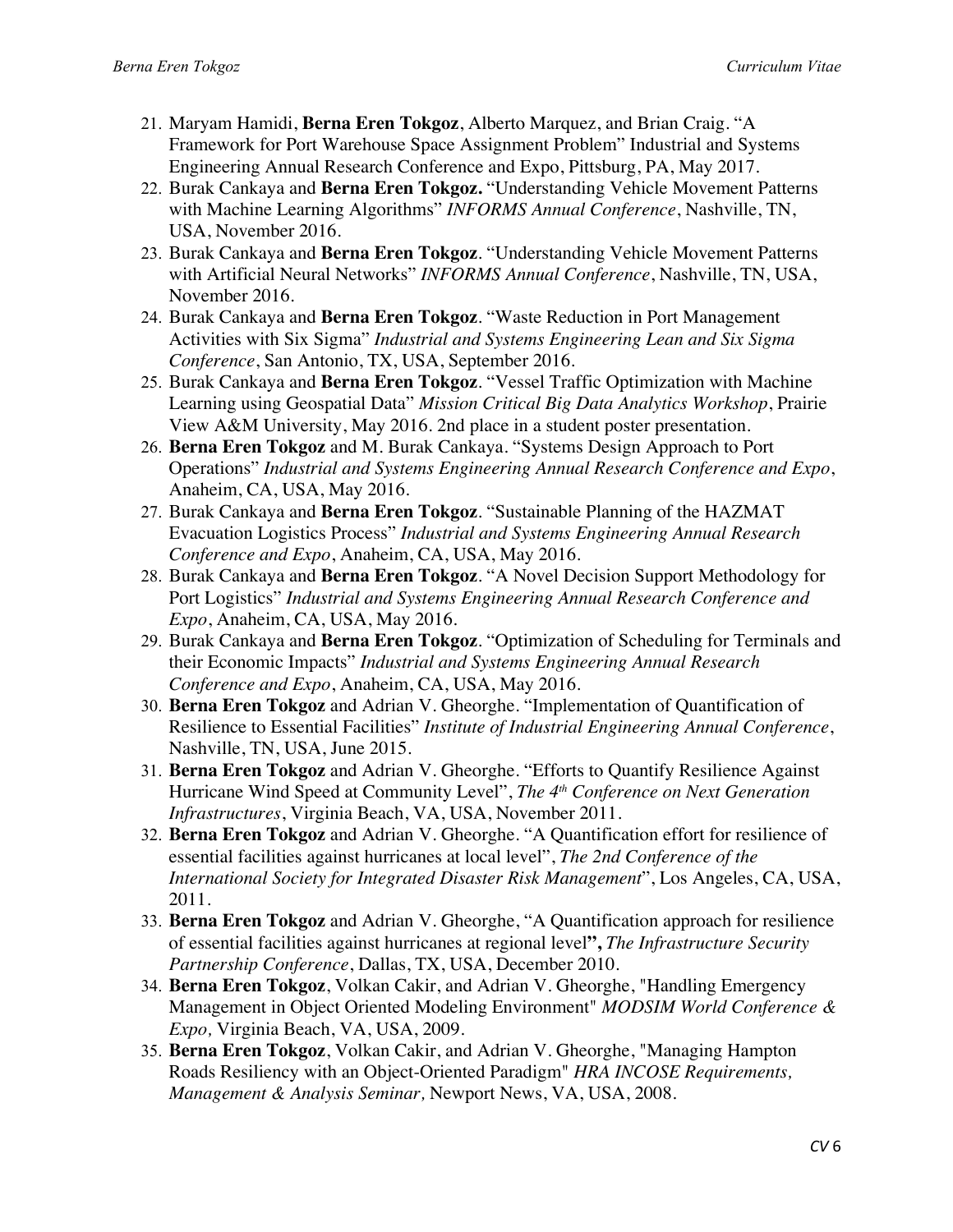# **RESEARCH GRANTS**

| 1. Title<br>Source<br>Amount<br>Duration<br>PI | Increasing Resiliency and Safety of Waterways and Ports: A Noble Approach<br>Based on Drone and Artificial Intelligence<br>Center for Advances in Port Management, Lamar University<br>\$35,000<br>$2/1/2021 - 8/31/2021$<br>Berna Eren Tokgoz (co-PI), Seokyon Hwang (PI), and Jing Zhang (co-PI), Zhe Luo<br>$(co-PI)$               |
|------------------------------------------------|----------------------------------------------------------------------------------------------------------------------------------------------------------------------------------------------------------------------------------------------------------------------------------------------------------------------------------------|
| 2. Title<br>Source<br>Amount<br>Duration<br>PI | DARTS- Drone and Artificial Intelligence Reconsolidated Technological<br>Solution for Increasing the Oil and Gas Pipeline Resilience<br>Center for Advances in Port Management, Lamar University<br>\$20,000<br>$10/1/2021 - 8/31/2021$<br>Berna Eren Tokgoz (co-PI), Seokyon Hwang (PI), and Jing Zhang (co-PI), Zhe Luo<br>$(co-PI)$ |
| 3. Title<br>Source<br>Amount<br>Duration<br>PI | An Automatic System for Monitoring and Assessing the Health of Railroad Tracks<br>Using Artificial Intelligence Technologies<br>Center for Advances in Port Management, Lamar University<br>\$25,200<br>$3/1/2020 - 8/31/2020$<br>Berna Eren Tokgoz (co-PI), Seokyon Hwang (PI), and Jing Zhang (co-PI)                                |
| 4. Title<br>Source<br>Amount<br>Duration<br>PI | Monitoring the Health Conditions of Utility Poles and Vegetation Clearance Using<br>Unmanned Aerial Vehicle and Deep Learning Neural Network<br>Lamar University CICE Summer Innovation Grant<br>\$3,800<br>$6/15/2019 - 8/31/2019$<br>Berna Eren Tokgoz (co-PI), Jing Zhang (PI), and Seokyon Hwang (co-PI)                           |
| 5. Title<br>Source<br>Amount<br>Duration<br>PI | Risk Assessment of Chemicals at Ports<br>Lamar University Research Enhancement Grant<br>\$5,000<br>$9/2018 - 8/2019$<br>Berna Eren Tokgoz (PI)                                                                                                                                                                                         |
| 6. Title<br>Source<br>Amount<br>Duration<br>PI | Public and Environmental Risk Identification of Commonly Transported<br>Chemicals at Ports in Gulf of Mexico<br>The Office of Undergraduate Research (SURF Grant), Lamar University<br>\$4,600<br>$6/2018 - 8/2018$<br>Berna Eren Tokgoz (PI), Cagatay Tokgoz (co-PI)                                                                  |
| 7. Title                                       | Academic Leadership for Women Engineers                                                                                                                                                                                                                                                                                                |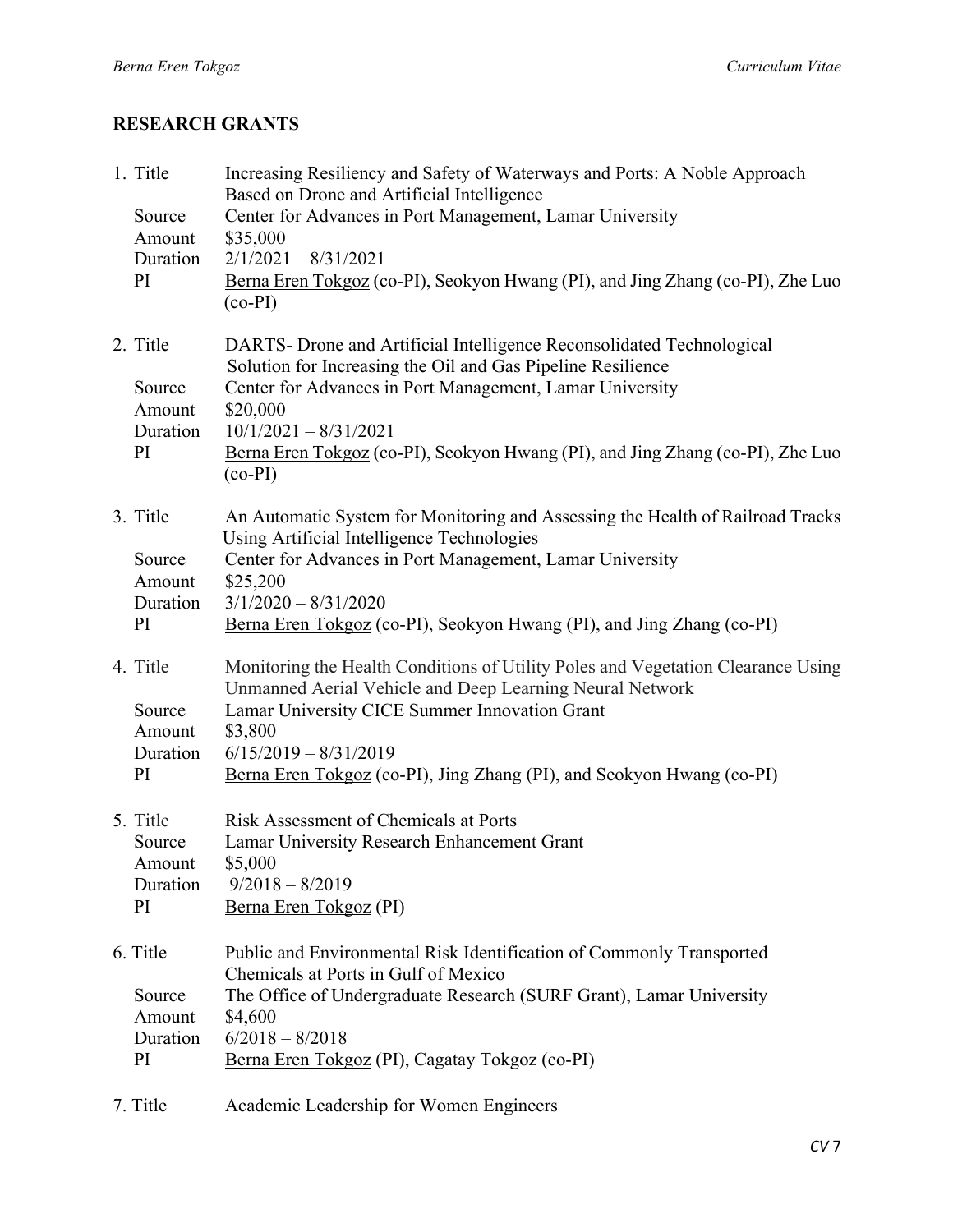|  | Source<br>Amount<br>Duration             | NSF and Henry Luce Foundation, Inc.<br>\$2,000<br>October 2018                                                                                                                                                                        |
|--|------------------------------------------|---------------------------------------------------------------------------------------------------------------------------------------------------------------------------------------------------------------------------------------|
|  | PI                                       | Berna Eren Tokgoz (Travel Grant Recipient)                                                                                                                                                                                            |
|  | 8. Title<br>Source<br>Amount<br>Duration | A study on innovative port system: utilization of unmanned aerial systems in port<br>operations<br>Center for Advances in Port Management, Lamar University<br>\$35,000<br>$2/2017 - 8/2017$                                          |
|  | PI                                       | Berna Eren Tokgoz (co-PI), Jaeyoung Cho (PI), Maryam Hamidi (co-PI)                                                                                                                                                                   |
|  | 9. Title<br>Source                       | Optimization of Vessel Scheduling Problem and Evacuation Decision<br>Making Using Real Time Location Data and Their Economic Impacts: A Case<br>Study for Port of Houston<br>Center for Advances in Port Management, Lamar University |
|  | Amount                                   | \$34,200                                                                                                                                                                                                                              |
|  | Duration                                 | $5/2016 - 8/2017$                                                                                                                                                                                                                     |
|  | PI                                       | Berna Eren Tokgoz (PI), Mehmet Burak Cankaya (co-PI)                                                                                                                                                                                  |
|  | 10. Title<br>Source<br>Amount            | Academic Leadership for Women Engineers<br>NSF and Henry Luce Foundation, Inc.<br>\$2,000                                                                                                                                             |
|  | Duration                                 | October 2017                                                                                                                                                                                                                          |
|  | PI                                       | Berna Eren Tokgoz (Travel Grant Recipient)                                                                                                                                                                                            |
|  | 11. Title                                | An Innovative Approach to Increasing Power Distribution Network Resilience<br>under Pre- and Post-disaster Situation                                                                                                                  |
|  | Source<br>Amount                         | Lamar University Proposal Writing Research Enhancement Grant<br>\$15,000                                                                                                                                                              |
|  | Duration                                 | $9/2016 - 8/2017$                                                                                                                                                                                                                     |
|  | PI                                       | Berna Eren Tokgoz (co-PI), Mahdi Safa (PI), Seok Hwang (co-PI)                                                                                                                                                                        |
|  | 12. Title                                | Implementation of a methodology for quantification of resilience for essential<br>facilities during a hurricane event                                                                                                                 |
|  | Source                                   | Lamar University Research Enhancement Grant                                                                                                                                                                                           |
|  | Amount<br>Duration                       | \$5,000<br>$9/2015 - 8/2016$                                                                                                                                                                                                          |
|  | PI                                       | Berna Eren Tokgoz (PI)                                                                                                                                                                                                                |
|  |                                          |                                                                                                                                                                                                                                       |
|  | 13. Title                                | Mariner Personnel Safety                                                                                                                                                                                                              |
|  | Source<br>Amount                         | American Bureau of Shipping<br>\$469,402                                                                                                                                                                                              |
|  | Duration                                 | Summer II, 2015                                                                                                                                                                                                                       |
|  | PI                                       | Brian Craig (PI), (Co-PIs) Berna Eren Tokgoz, James Curry, Weihang Zhu                                                                                                                                                                |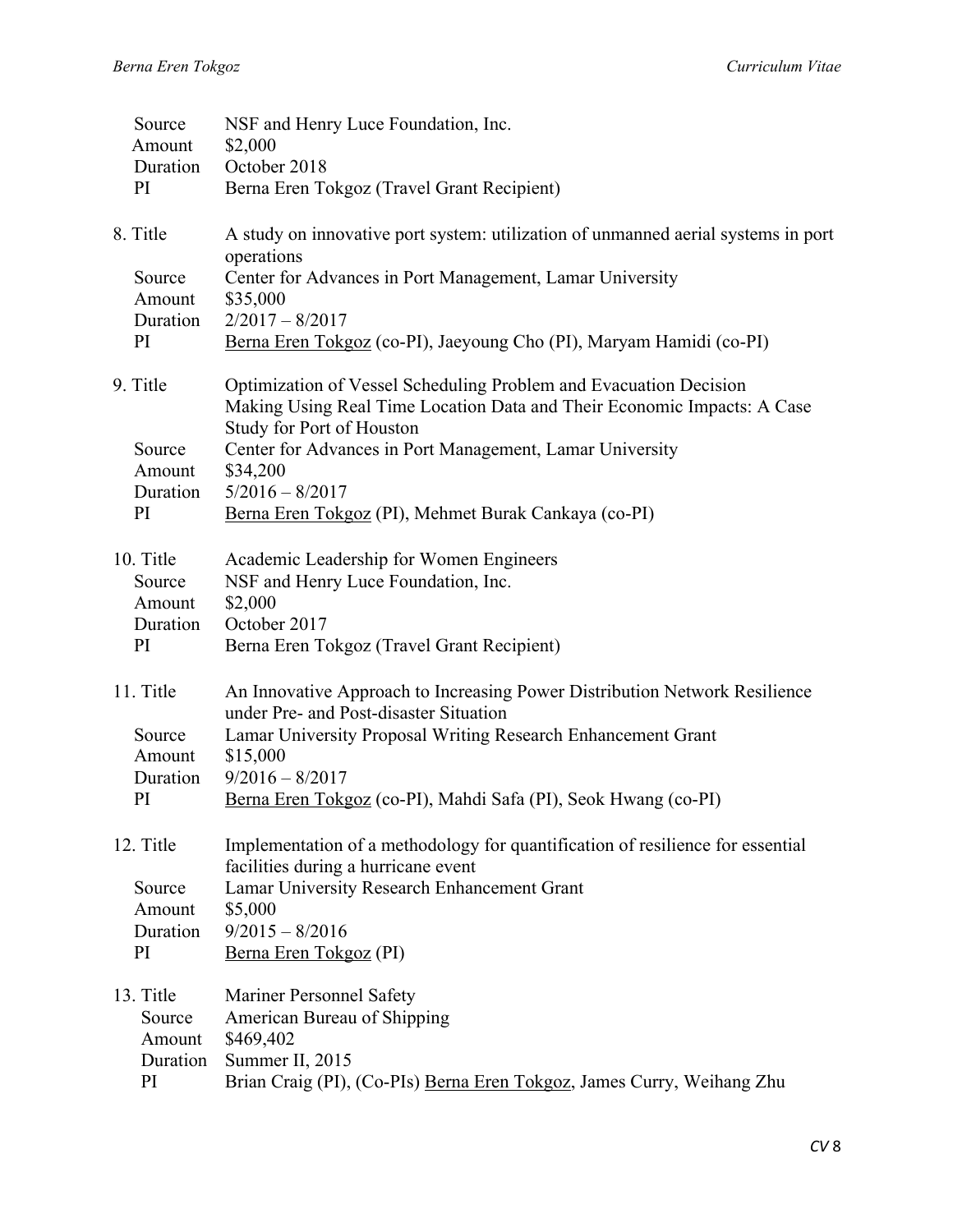### **STUDENT SUPERVISIONS**

#### **Graduate Students**

#### Doctor of Engineering Advisor

- Nader Madkour, Doctor of Engineering in Industrial Engineering, since Fall 2020-
- Premkumar Ravishankar, Doctor of Engineering in Industrial Engineering, since Spring 2020-
- Mehmet Burak Cankaya, Doctor of Engineering in Industrial Engineering, graduated in 2017.

#### Doctor of Engineering Committee

- Zeina Bousaid, Doctor of Engineering in Industrial Engineering, graduated in 2018;
- Tamaraebi Clement Atuwo, Doctor of Engineering in Industrial Engineering, graduated in 2018;
- Sujay Mahalle, Doctor of Engineering in Industrial Engineering, graduated in 2017;
- Serkan Varol, Doctor of Engineering in Industrial Engineering, graduated in 2016.

#### Master Thesis Advisor

- Nader Madkour, MES in Industrial Engineering, graduated in 2020;
- Md Morshedul Alam, MES in Industrial Engineering, graduated in 2018;
- Santhoshi Kethineedi, MES in Industrial Engineering, graduated in 2018;
- Ayberk Karakavuz, MES in Industrial Engineering, graduated in Spring 2018;
- Darshil Patel, MES in Industrial Engineering, graduated in 2017.

### Master Thesis Committee

- Binod Adhikari, MES in Civil and Environmental Engineering, graduated in 2019;
- Karankumar Vijaykumar X Modi MES in Industrial Engineering, graduated in 2018;
- Pratik Pokharel MES in Civil and Environmental Engineering, graduated in 2018;
- Bipul Mainali MES in Civil and Environmental Engineering, graduated in 2018;
- Datta Tele MES in Industrial Engineering, graduated in 2017;
- Omkar V Dhok MES in Industrial Engineering, graduated in 2017;
- MM Shakiul Haque MES in Civil and Environmental Engineering, graduated in 2017.

### **Undergraduate Students**

### Undergraduate Research Advisor

• Dikshant Singh, Summer Undergraduate Research Fellow, Summer 2018.

### Senior Design Mentor

• Ali Syed, Alex B. Cline, Clifford Odobo, Spring 2021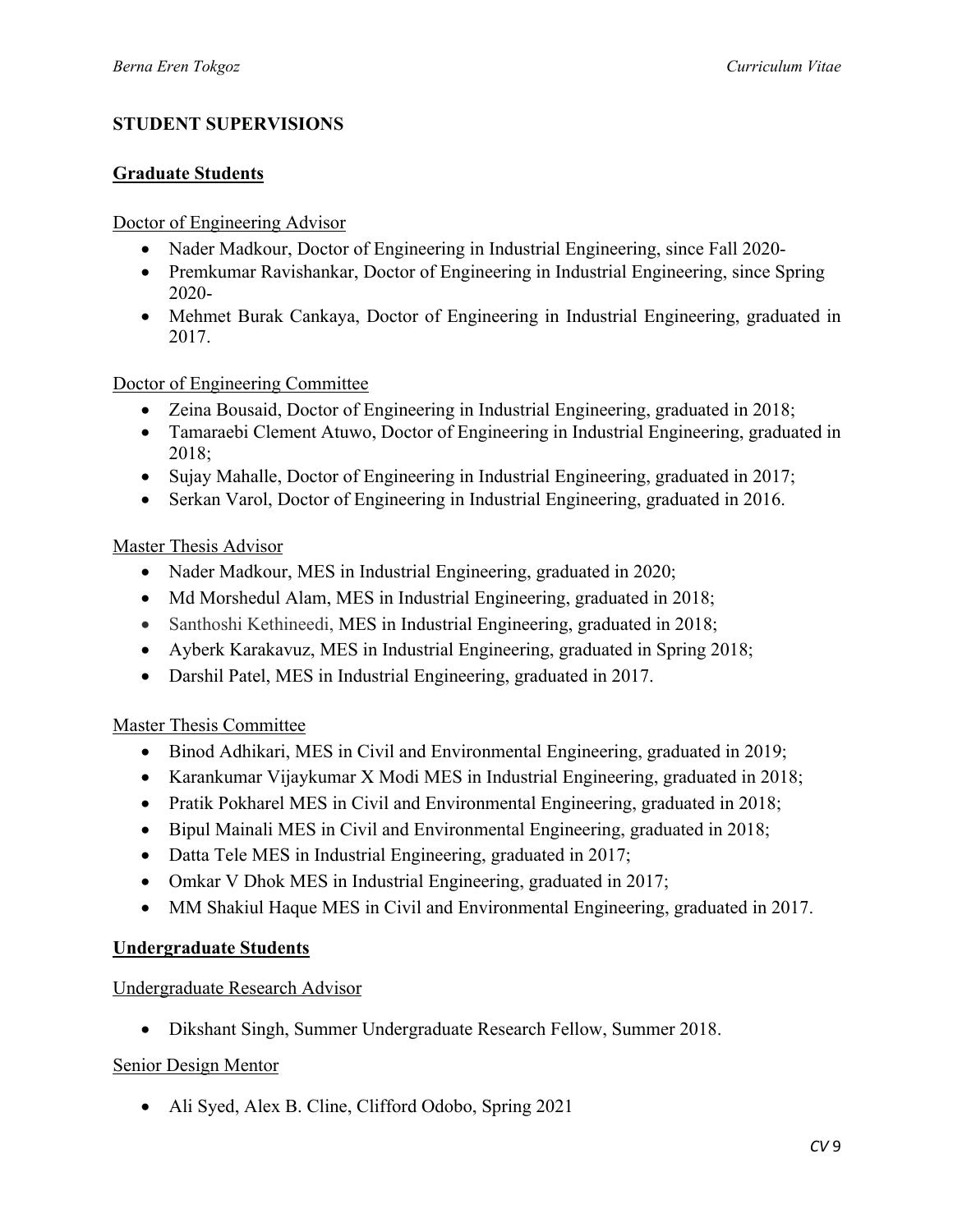- Manuel Martinez, Ana Moreno, Jesus Perez, Jason Higgins, Fall 2018 to Spring 2019;
- Taylor J. Landry, De'Andrez Johnson, Hunter Rising, Fall 2017 to Spring 2018;
- Veronica Ochoa, Kaley Sanford, Erica Borel, Daliwealth Chou, Fall 2016 to Spring 2017;
- Huy Luong, Scorpio Collins, Khalid Almutwa, Fall 2015 to Spring 2016.

### **CONFERENCES, WORKSHOPS, AND SEMINARS ATTENDED**

- 1. "Digitalization: The Key to Improving Energy Infrastructure Data Integrity", The Center for Midstream and Management Science, May 11, **2021**.
- 2. "Newly Developed Rapid DNA Field Testing Technology for Corrosion Causing Microbes in Midstream Systems", The Center for Midstream and Management Science, March 16, **2021**.
- 3. "Corrosion issues in the Midstream Industry", The Center for Midstream and Management Science, November 10, **2020**.
- 4. "Major Issues Facing the Midstream Industry", The Center for Midstream and Management Science, September 21, **2020**.
- 5. "Corrosion/Big Data meeting with Emerson", The Center for Midstream and Management Science, September 10, **2020**.
- 6. "Meeting with the Midstream Director for research interest", The Center for Midstream and Management Science, June 9, **2020**.
- 7. "AMSC Port Arthur Cyber Security Group Workshop", US Coast Guard, Port Arthur, TX, October **2019**.
- 8. "Southeast Texas Workforce Development Workshop", Lamar University, Beaumont, TX, October **2019**.
- 9. "Freight Transportation System Resiliency Recovery & Business Continuity Workshop, Port of Beaumont, Beaumont, TX, July **2019**.
- 10. Institute of Industrial and Systems Engineering (IISE) Annual Conference and Expo, Orlando FL, May **2019**.
- 11. IISE Student Regional Conference, Lamar University, Beaumont, TX, March **2019**.
- 12. Texas STEM Conference, Lamar University, Beaumont, TX, Novembers of **2018** and **2017**.
- 13. Women Engineering Conference, Minneapolis, MN, October **2018**.
- 14. Southeast Texas Youth Career Expo, Ford Arena, Beaumont, Texas, September **2018**.
- 15. "Strategic Asset Management Workshop", Industrial Safety Council, Beaumont, TX, June **2018**.
- 16. Institute of Industrial and Systems Engineering (IISE) Annual Conference and Expo, Orlando FL, May **2018**.
- 17. Undergraduate Research Expo, Lamar University, Beaumont, TX, Aprils of **2019**, **2018**, and **2017**.
- 18. "Emergency Response Planning/2018 Hurricane Plan Exercise", Lamar University, Beaumont, TX, April **2018**.
- 19. "Grant writing NSF Workshop", Lamar University, Beaumont, TX, March **2018**.
- 20. "Port and Marine Terminal Physical Security: Key Issues and Trends", Lamar University, Beaumont, TX, March **2018**.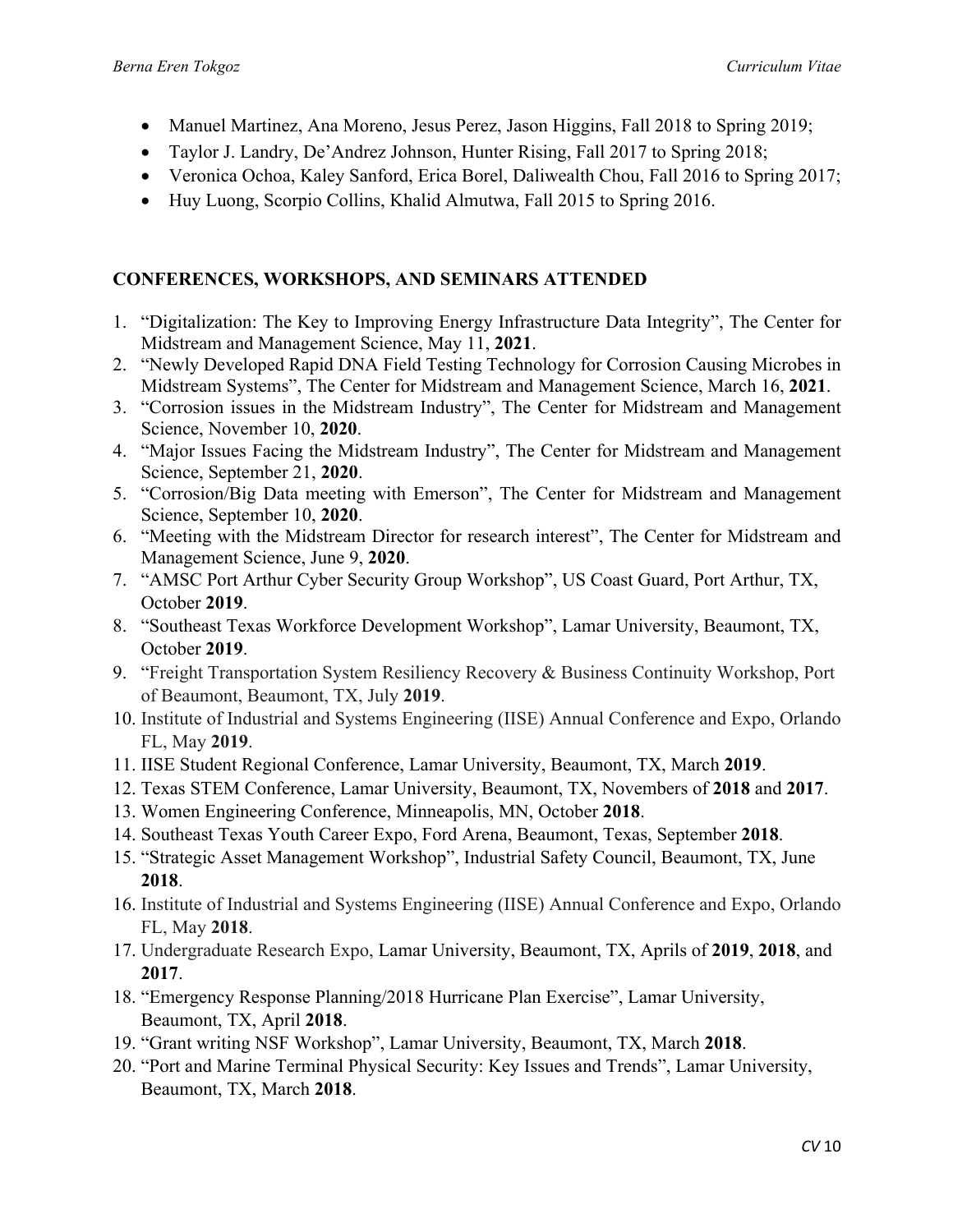- 21. "Risk Analysis in Decision Making: A Practical Primer", Lamar University, Beaumont, TX, March **2018**.
- 22. "Sustainable Mobility in Logistics: The Future of Smart & Green Ports Workshop" University of Houston, German American Chamber of Commerce of the Southern US, Inc., Houston, TX, February **2018**.
- 23. "Planning for the next disaster: Lessons learned, best practices and next steps Workshop", Lamar University, Beaumont, TX, December **2017**.
- 24. Institute for Operations Research and the Management Sciences (INFORMS) Conference, Houston, TX, November **2017**.
- 25. Women Engineering Conference, Austin, TX, October **2017**.
- 26. "Boot Camp for Lamar University: Fundamentals of Entrepreneurship Workshop", Lamar University, Beaumont, TX, September **2017**.
- 27. Southeast Texas Youth Career Expo, Ford Arena, Beaumont, Texas, September **2017**.
- 28. 19th International Conference on Critical Infrastructures Systems Engineering, June **2017**.
- 29. Institute of Industrial and Systems Engineering (IISE) Annual Conference and Expo, Pittsburgh PA, May **2017**.
- 30. Panama Canal Director Seminar, Lamar University, Beaumont, TX, April **2017**.
- 31. "Enhancing Seaport Resilience in Maritime Operations Workshop", Dania Beach, FL, December **2016**.
- 32. "Boot Camp for Lamar University: Fundamentals of Entrepreneurship Workshop", Lamar University, Beaumont, TX, September **2016**.
- 33. Breakbulk America Conference, Houston, TX, September **2016**.
- 34. Harbor Safety Committee (HSC), Meeting, Houston, TX, September **2016**.
- 35. Institute of Industrial and Systems Engineering (IISE) Annual Conference and Expo, Anaheim CA, May **2016**.
- 36. "Avoiding Disasters: How to Reduce Impacts from the Next Big Storm Workshop" Rice University, Houston, TX, April **2016**.
- 37. Resilient Coastal Infrastructure Workshop", Lamar University, Beaumont, TX, April **2016**.
- 38. PortVision360 launching event, Houston, TX, March **2016**.
- 39. Dredging your Docks Conference, Beaumont, TX, December **2015**.
- 40. The Western Gulf Coast Houston Pilot Association Conference, Houston, TX, September **2015**.
- 41. Institute of Industrial and Systems Engineering (IISE) Annual Conference and Expo, Nashville TN, May **2015**.
- 42. New Faculty Colloquium**,** IISE Annual Conference, Nashville, TN, May **2015**.
- 43. "Writing & Designing NSF Proposals Workshop", Houston, TX, January **2015**.
- 44. ISA Southeast Texas Expo, Beaumont, TX, October **2014**.
- 45. ISA Southeast Texas Section Professional Engineering Ethics course, Beaumont, TX, October **2014**.
- 46. 1st Annual SETX Transportation Summit, Beaumont, TX, September **2014**.
- 47. "Improving Undergraduate STEM Education Development Seminar", Beaumont, TX, August **2014**.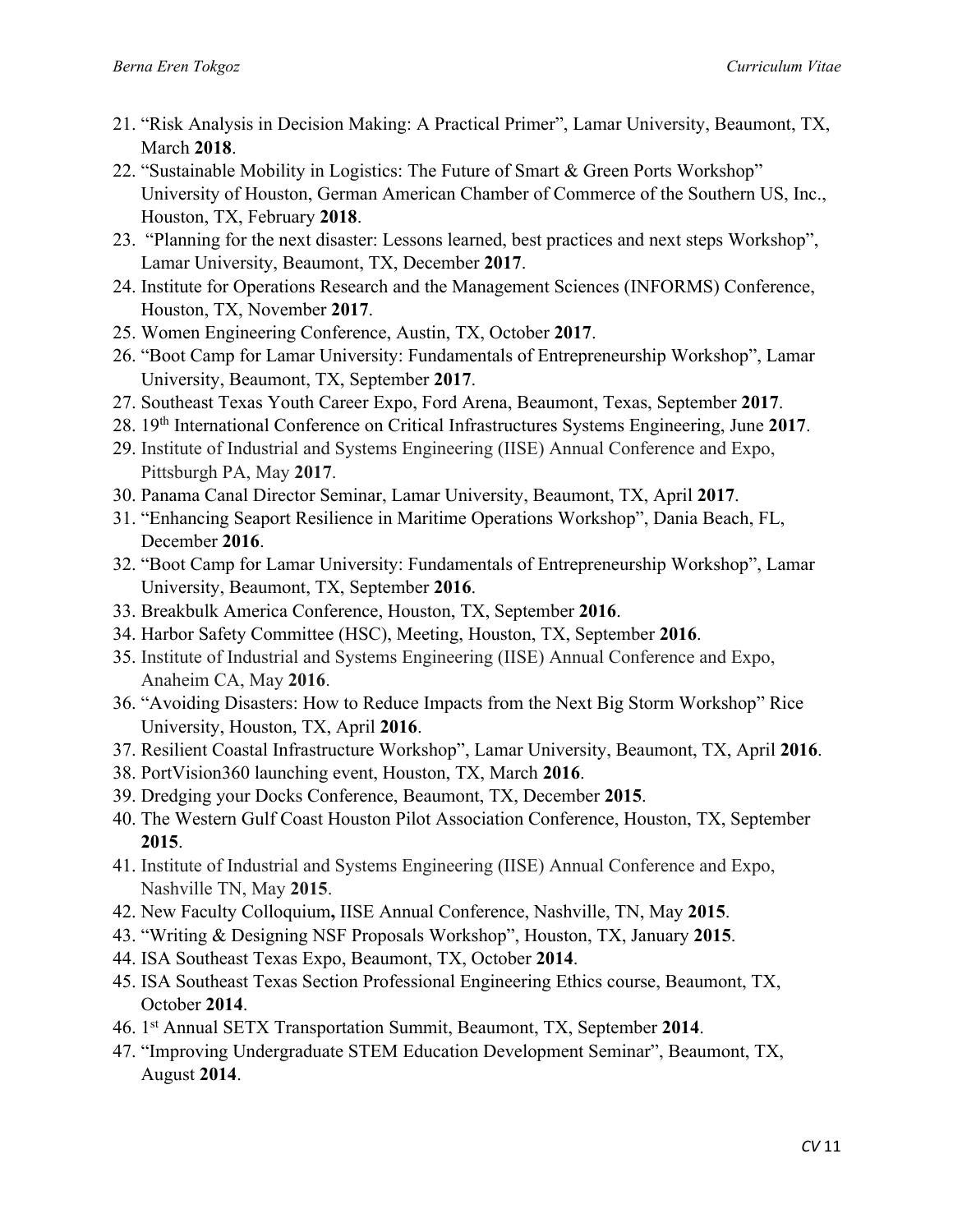### **Certifications**

- Certificate in Effective College Instruction, American Council on Education, April 2020.
- Certification of ISA Southeast Texas Section Professional Engineering Ethics Course, October 2016.
- Certificate of attendance Fundamentals of Entrepreneurship Bootcamp, Lamar University, September 2016.
- Certificate of appreciation for serving as a Track Chair at ISERC, Anaheim CA, May 2016.
- Certificate on Completion from "Dredging your Docks" Conference, December 2015.
- The Western Gulf Coast Houston Pilot Association Conference Certificate of Completion, Brownwater University, September 2015.
- Certificate on Completion "Writing & Designing NSF Proposals Workshop" Houston, TX, January 2015.

# **TEACHING ACTIVITIES**

### **Courses Taught**

(8 different courses taught, and 4 new courses developed in face to face and online environment)

Undergraduate Courses Developed and Taught

- INEN 4315 Industrial Management
- INEN 4369 Engineering Management
- INEN 4301 Systems Engineering
- INEN 4354 Lean Manufacturing
- **INEN 4301 Project Management**
- INEN 2301 Applications of Quantitative Methods

### Graduate Courses Developed and Taught

- INEN 5316 Industrial Management
- INEN 5369 Engineering Management
- INEN 5301 Systems Engineering
- INEN 5354 Lean Manufacturing
- INEN 5301 Risk Management
- INEN 5301 Project Management
- **INEN 5301 Port Engineering Management**

### **PROFESSIONAL ACTIVITIES**

### **Professional Affiliations**

• Member of Institute of Industrial and Systems Engineers (IISE)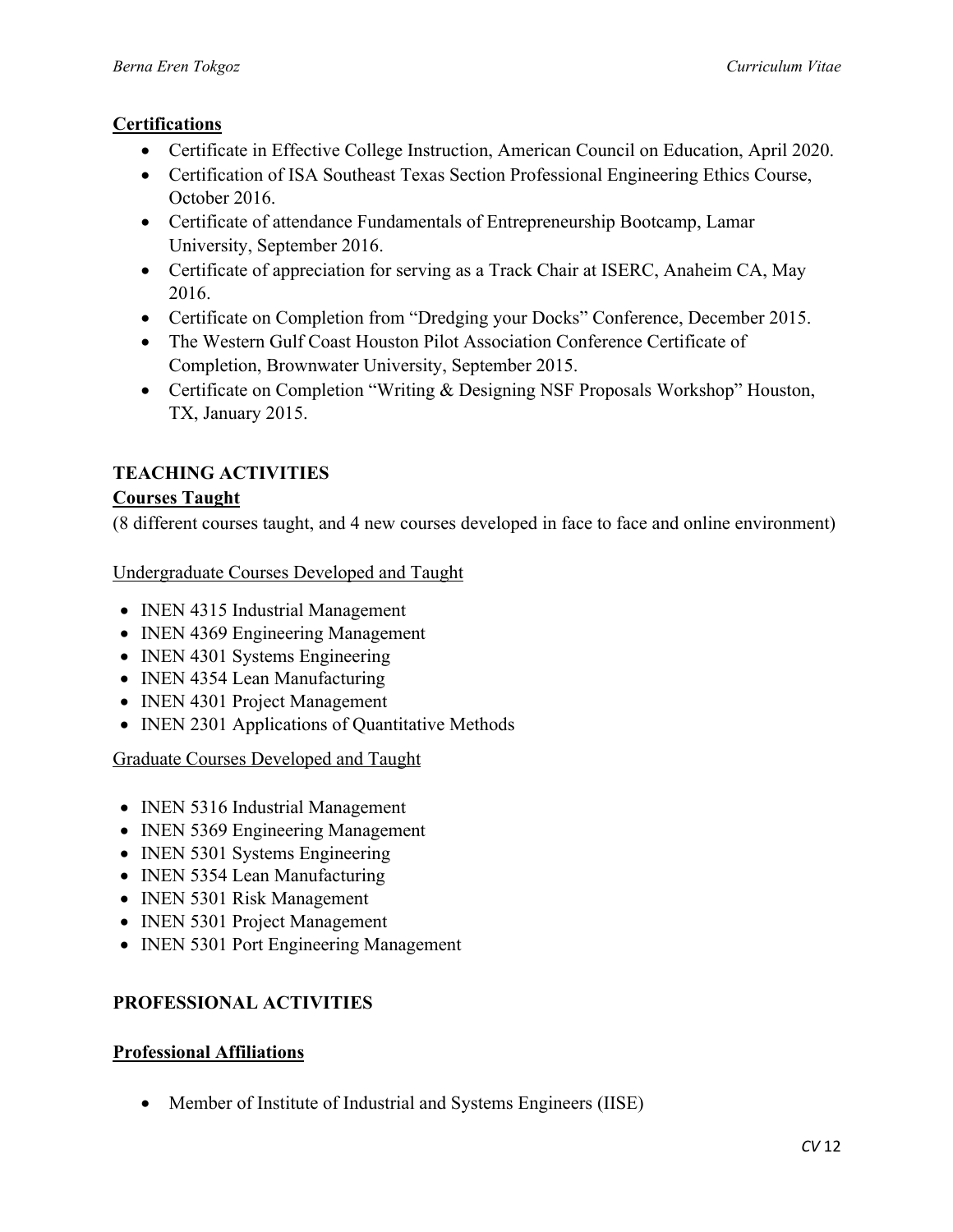- Member of Society of Women Engineers (SWE)
- Member of the Institute for Operations Research and the Management Sciences (INFORMS)

### **Services**

#### Service at Lamar University:

- Master of Engineering Management Associate Director, 2015-present;
- Member of Industrial Engineering (IEDAC) and Industrial Technology (ITPAC) Councils, 2014-present;
- Member of core research faculty group for the Center for Midstream Management and Science (Summer 2019-present);
- Member Advances in Port Management Steering Committee;
- Faculty Director of the Society of Women Engineering (September 2021-present);
- Member of LU Athletic Council (January 2020-present);
- Member of Faculty Senate (May 2018-May 2021);
- Member of Research and Development Subcommittee (May 2018-May 2021);
- Member of the Judge Joe J. Fisher Lecture Series (July 2019-present);
- Associate Director of the Society of Women Engineering (May 2015-August 2020);
- Founding Faculty and Advisor of Turkish Student Association since Fall 2016.

#### Service at the conferences:

- Track Co-chair, IISE 2016 Systems Engineering and Design track;
- Session Chair, IISE 2015, 2016 and 2017;
- Poster and oral presentations judge, Texas STEM Conference Lamar University, Falls of 2017 and 2018;
- Poster judge, Undergraduate Research Expos, Lamar University, Springs of 2017, 2018, 2019.

#### Journal/Conference Reviewer:

- International Journal of Critical Infrastructures:
- International Journal of System of Systems Engineering;
- IISE Conference Proceedings of 2016, 2017, 2018, and 2019;
- Transportation Research Board, Channels and Harbors division;
- Computers, Environment and Urban Systems.

#### Service as a Presenter or panelist:

- Presenter the Center for Advances in Port Management Workshops at Lamar University: " Risk Analysis in Decision Making: A Practical Primer", Spring, 2018;
- Presenter, the Department of Industrial Engineering, University of Houston: "Probabilistic Resilience Quantification and Visualization Building Performance to Hurricane Wind Speeds", Spring 2016;